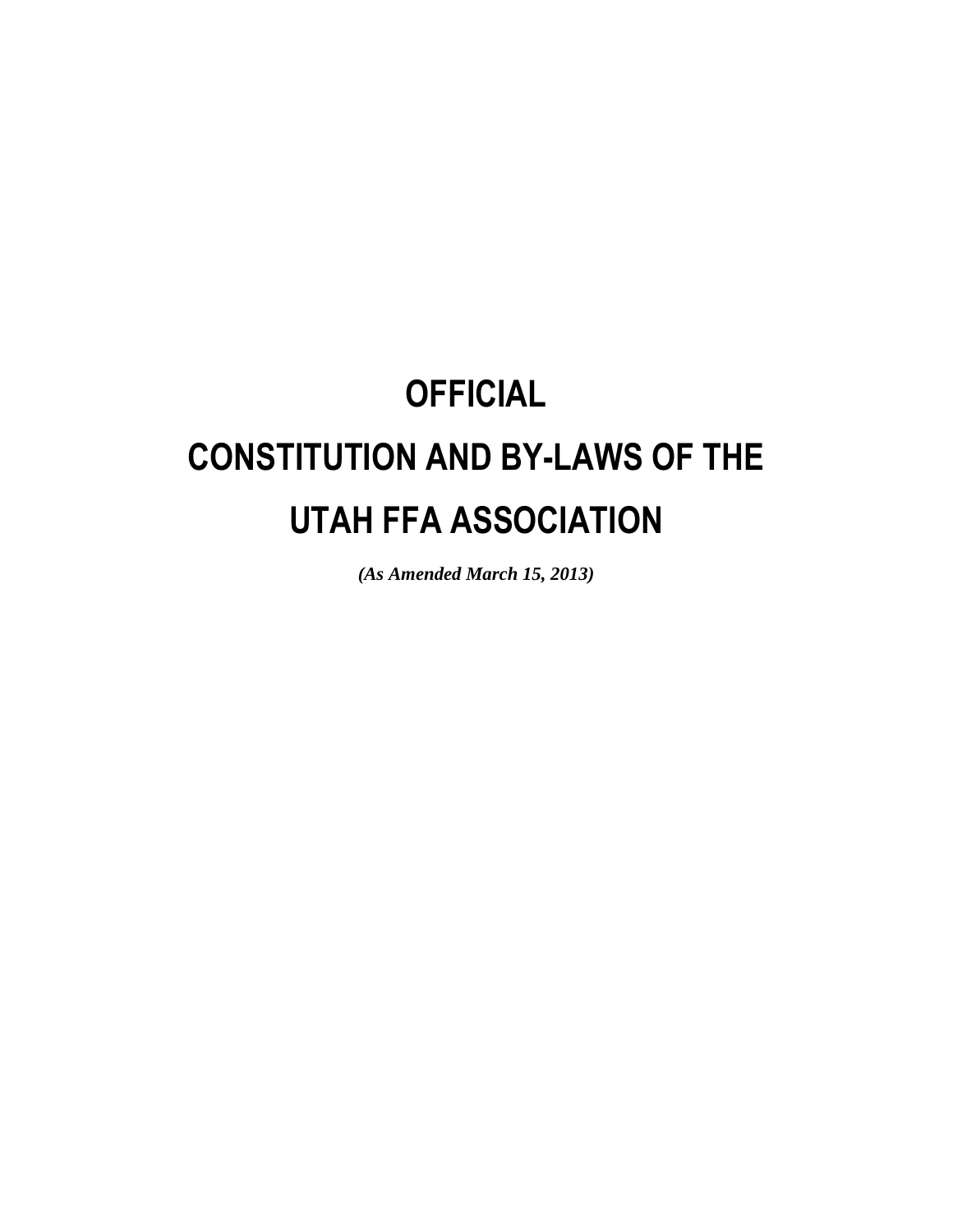#### **OFFICIAL CONSTITUTION AND BY-LAWS OF THE UTAH FFA ASSOCIATION (REVISED March 2013)**

### **ARTICLE I. Name and Purposes**

- Section A. The name of this organization shall be The Utah FFA Association. The term Future Farmers of America may also be officially used to designate the organization, its units or members thereof.
- Section B. The purposes and objectives of the Utah FFA Association are as follows:
	- 1. To be an integral part of the organized instructional programs in agricultural education, which qualify for assistance under federal vocational education legislation.
	- 2. To build the confidence of students in themselves and their work by developing desirable work habits and the effective use of their time by learning to assume responsibilities and by developing personal and occupational competencies in communications, human relations, and social abilities leading to intelligent choices of careers and successful employment in agriculture.
	- 3. To foster programs and activities which will develop leadership, character, scholarship and occupational pride, training for useful citizenship, patriotism, thrift and the improvement in community life by encouraging members to improve the home and it's surroundings and to develop and improve the community, including its economic, environmental and human resources.
	- 4. To recognize individual achievement in scholarship and occupational experience programs and other individual achievements by providing awards to deserving members.
	- 5. Organized exclusively for educational and charitable purposes including the making of distributions to organizations that qualify as exempt organizations under section 501(c)(3) of the Internal Revenue Code or corresponding section of any future federal tax code.

#### **ARTICLE II. Organization**

- Section A. The Utah FFA Association is a chartered state unit of the National FFA Organization and is the organization of, by, and for students enrolled in agricultural education programs. It shall consist of chartered local chapters.
- Section B. Chapters of the Utah FFA Association shall be chartered only in such schools where recognized systematic instruction in agricultural education is offered under the provisions of federal vocational education legislation.
- Section C. Delegates from active chapters shall meet in state convention at the call of the State Executive Committee, being considered as a unit in the state organization and having representation and voting in its councils.
- Section D. Collegiate Chapters
	- 1. Collegiate chapters may be established in two or four-year institutions where agriculture courses are taught. Membership shall be open to students enrolled in agricultural courses, or who are pursuing career objectives in the industry of agriculture. Each collegiate chapter shall be chartered by and maintained under the authority of the respective State Association.
	- 2. All activities of the collegiate chapter members shall be based upon the needs and interests of its members.
	- 3. Collegiate Chapter members shall pay State and National dues.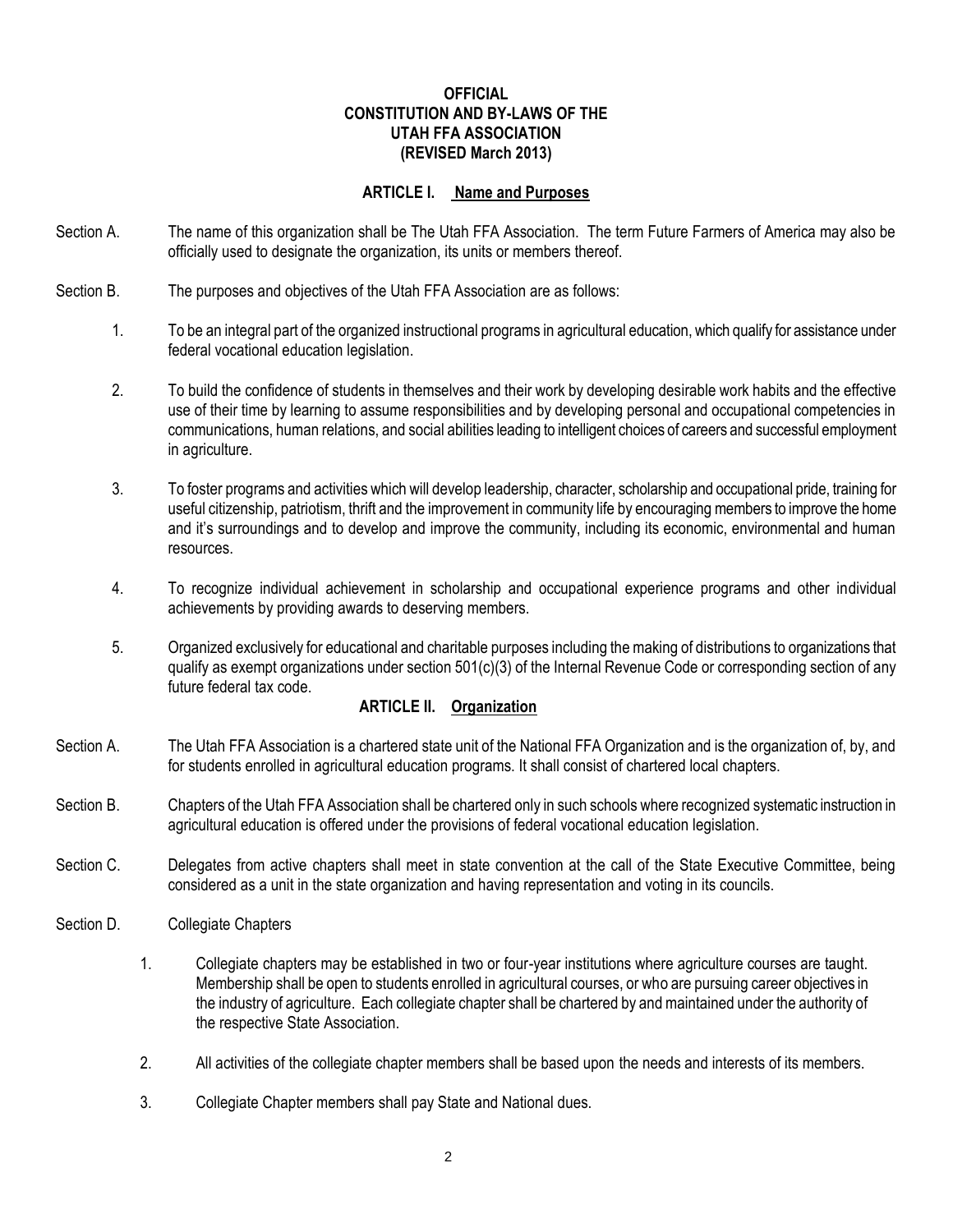Section E. The territory of the Utah FFA Association shall conform geographically to the areas of the Utah Association of Agricultural Educators. The Utah Association of Agricultural Educators members in each specific area shall select an area advisor chair. The FFA president of the area organization shall be the FFA president of the area advisor chair's chapter. The area FFA president shall be authorized to call meetings for the purpose of promoting the work of the local chapters in the area.

## **ARTICLE III. Procedures for Determining Standing of Chapters**

- Section A. A local chapter shall be considered in good standing with a State Association when the following general conditions are met:
	- 1. All annual state and national dues have been paid by the date determined by the State Association.
	- 2. All reports have been submitted as requested by the State Association
	- 3. Provisions of chapter constitution do not conflict with the State and National FFA Constitutions, By-Laws, or the Federal Charter. Activities are in harmony with the ideals and purposes of the National FFA Organization.
	- 4. The governing body of a State Association shall have the power to suspend the charter of any chapter which the State or National FFA constitutes. A report on all suspensions shall be presented to area and national officials and at the next succeeding State Convention.

# **ARTICLE IV Membership**

- Section A. Membership in this organization shall be of four kinds: Active, Alumni, Collegiate, and Honorary.
- Section B. Active Membership To become an active member and retain membership, a student must:
	- 1. While in school, be enrolled in at least one agricultural education course during the school year and have a supervised agricultural experience program, the objective of which is preparation for an agricultural career.
	- 2. Show an interest in the affairs of the organization by attending meetings, striving for degrees of membership, and participating in other organized activities of the chapter.
	- 3. Pay all current state and national dues by the date determined by the chapter.
	- 4. Display conduct consistent with the ideals and purposes of the National FFA Organization.
	- 5. A member may retain active membership until November 30, following the fourth National FFA Convention after graduation from high school.

A member in good standing at the time of induction into the armed forces of the United States of America or into the FFA international program shall be in good standing during the period of active service without further payment of any dues or attendance at meetings. Time spent in the armed forces or in the FFA international program shall not be considered as elapsed time in determining the maximum period of four conventions following graduation from high school or leaving high school. Members using this waiver of service time for the purpose of maintaining active membership for application for advanced degrees of membership must resume active participation within six months after having been honorably discharged from military service or completing their FFA international program, and indicate such a desire by payment of dues and attendance at meetings. Members participating in a six month armed services program or participating in the FFA international program for six months shall be eligible for one full year of extended membership.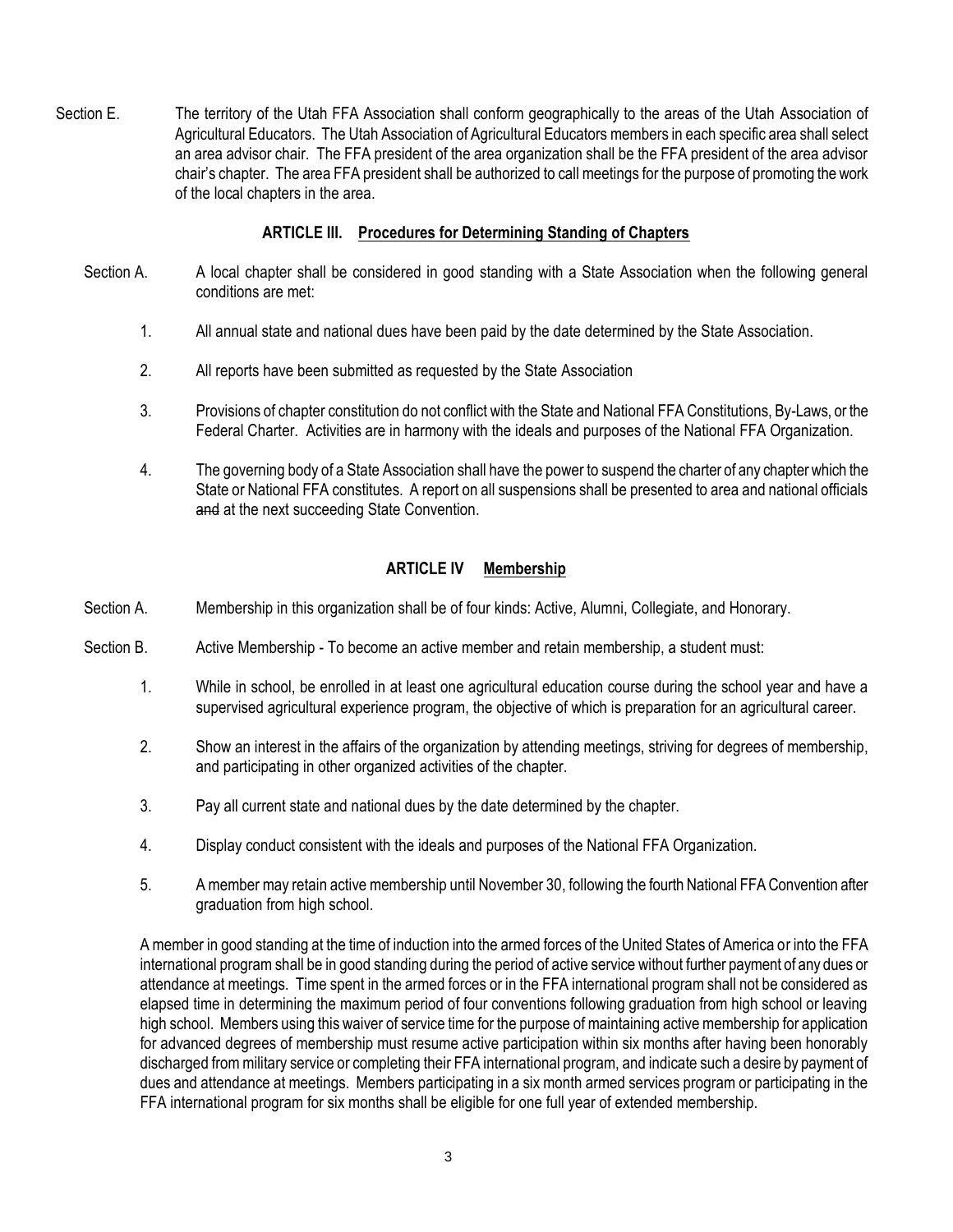No individual may retain active membership beyond his or her twenty-third birthday.

- Section D. Alumni Membership shall be open to former active members, collegiate and honorary members, present and former professional agricultural educators, parents of FFA members, and others interested in and supportive of the FFA. Alumni members shall not vote, nor shall they hold any office except that of Executive Secretary/Treasurer in the State Association.
- Section E. Collegiate Membership shall be open to students who are enrolled in agricultural courses or who are pursuing career objectives in the industry of agriculture at a two or four-year post-secondary institution having a collegiate FFA chapter.
- Section F. Honorary Membership Farmers, school superintendents, principals, members of boards of education, chapter advisors, teachers, staff members in agricultural education business people, and others who are helping to advance agricultural education and the FFA, and who have rendered outstanding service, may be elected to honorary membership by a majority vote of the members present at any regular meeting or convention. Honorary membership shall be limited to the Chapter FFA Degree in the local chapter, State FFA Degree in the state association, and the American FFA Degree in the national organization.

# **ARTICLE V. Emblem**

- Section A. The official emblem of the Utah FFA Association shall be made up of five symbols, namely: The plow, representing labor and tillage of the soil, the owl, representing wisdom; the rising sun, representing progress; a cross section of an ear of corn, representing common agricultural interests, and an American Eagle surmounting the cross section of an ear of corn, representing the national scope of the organization. The emblem shall also include the letters "FFA" and the words "Agricultural Education".
- Section B. Emblems shall be uniform in all chapters and in recognized units thereof. All active alumni and honorary members shall be entitled to wear the emblem. Advisors may wear an owl pin of special design.

# **ARTICLE VI. Active Membership Degrees and Privileges**

Section A. There shall be four degrees of active membership based on individual achievement. These are the: Greenhand FFA Degree; Chapter FFA Degree; State FFA Degree; and American FFA Degree.

> All Greenhand FFA Degree recipients' are entitled to wear the Bronze Emblem Pin. All Chapter FFA Degree recipients are entitled to wear the Silver Emblem Pin. All State FFA Degree recipients are entitled to wear the Gold Emblem Charm. All American FFA Degree recipients are entitled to wear the Gold Emblem Key.

- Section B. Greenhand FFA Degree Minimum qualifications for election:
	- 1. Be enrolled in Agricultural Education and have satisfactory plans for a supervised agricultural experience program.
	- 2. Learn and explain the FFA Creed, Motto, and Salute.
	- 3. Describe and explain the meaning of the FFA Emblem and colors.
	- 4. Demonstrate knowledge of the FFA Code of Ethics and the proper use of the FFA jacket.
	- 5. Demonstrate knowledge of the history of the organization, the chapter constitution and bylaws, and the Chapter Program of Activities.
	- 6. Personally own or have access to the official FFA Manual and the FFA Student Handbook.
	- 7. Submit a written application for the Greenhand FFA Degree.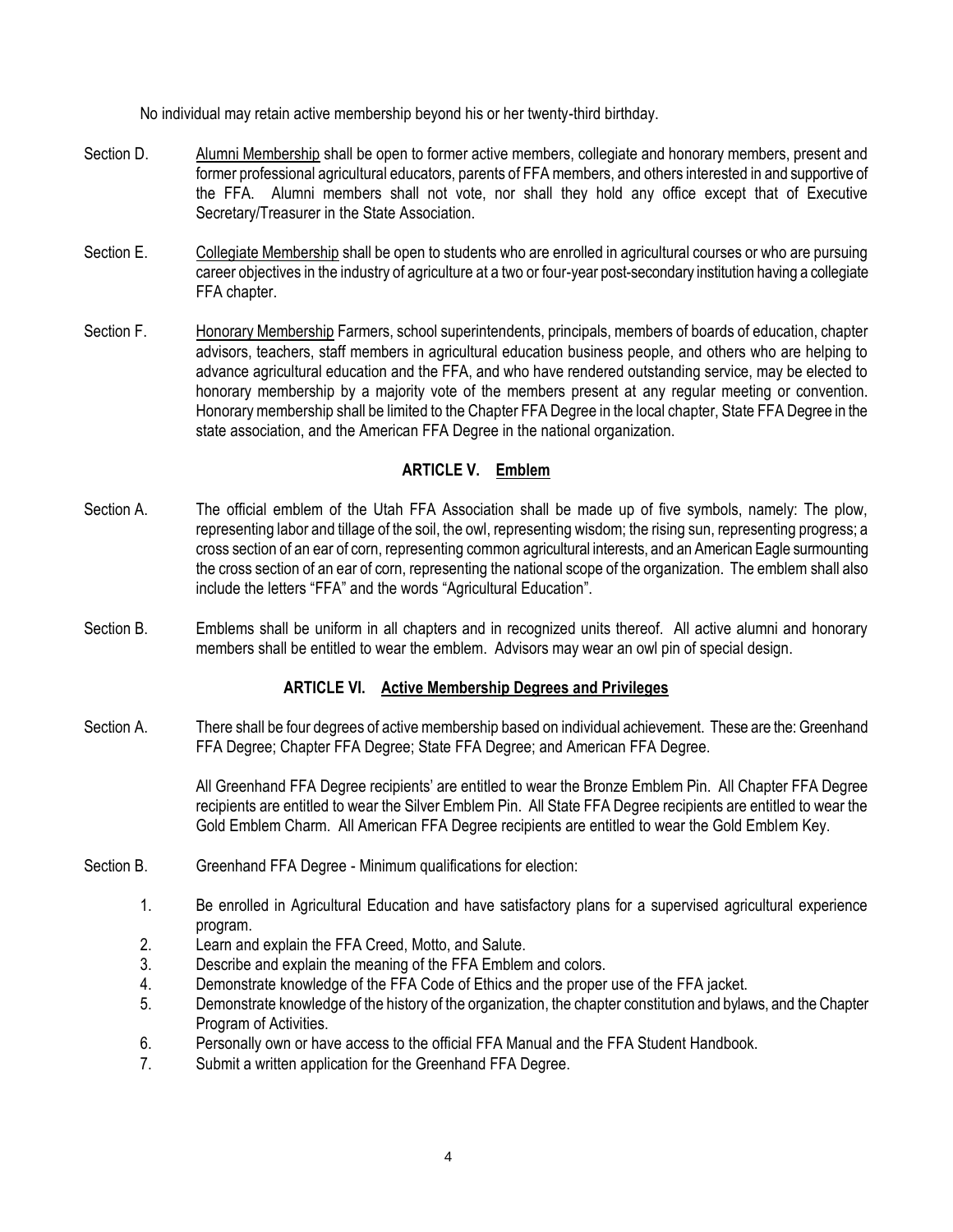- Section C. Chapter FFA Degree Minimum qualifications for election:
	- 1. Must have received the Greenhand FFA Degree.
	- 2. Must have satisfactorily completed the equivalent of at least 180 hours of systematic school instruction in agricultural education at or above the ninth grade level, have in operation an approved supervised agricultural experience program, and be regularly enrolled in an agricultural education course.
	- 3. Participated in the planning and conducting of at least three official functions in the chapter Program of Activities.
	- 4. Have earned and productively invested at least \$150.00 by the member's own efforts or worked at least fortyfive hours in excess of scheduled class time, or a combination thereof, and have developed plans for continued growth and improvement in a supervised agricultural experience program.
	- 5. Have effectively led a group discussion for 15 minutes.
	- 6. Have demonstrated five procedures of parliamentary law.
	- 7. Show progress toward individual achievement in the award programs.
	- 8. Have a satisfactory scholastic record.
	- 9. Complete a minimum of 10 hours of community service activities.
	- 10. Submit a written application for the Chapter FFA Degree.
- Section D. State FFA Degree Minimum qualifications for election:
	- 1. Have received the Chapter FFA Degree.
	- 2. Have been an active FFA member for at least two years (24 months) at the time of receiving the State FFA Degree.
	- 3. While in school, have completed the equivalent of at least two years (360 hours) of systematic school instruction in agricultural education at or above the ninth grade level, which includes a supervised agricultural experience program.
	- 4. Have earned and productively invested at least \$1000, or have earned and productively invested at least \$200 and worked at least 241 hours in excess of scheduled class time in a supervised agricultural experience program. Any combination of money productively invested and unpaid hours worked X \$3.33 must be greater than or equal to \$1,000.
	- 5. Demonstrate leadership ability by:
		- a. Performing ten procedures of parliamentary law.
		- b. Giving a six-minute speech on a topic relating to agriculture or the FFA.
		- c. Serving as an officer, committee chairperson, or participating member of a chapter committee.
	- 6. Have a satisfactory scholastic record, as certified by the local agricultural education instructor and the principal or superintendent.
	- 7. Have participated in the planning and completion of chapter Program of Activities.
	- 8. Have participated in at least five FFA activities above the chapter level.
	- 9. Complete at least 25 hours of community service in a minimum of two different activities. All community service hours are cumulative, i.e. the 10 community service hours used to obtain the chapter degree can be used toward the state degree.
	- 10. Submit a written application for the State FFA Degree.
- Section E. American FFA Degree Minimum qualifications for election:
	- 1. Have received the State FFA Degree, have been an active member for the past three years (36 months), and have a record of satisfactory participation in the activities on the chapter and state levels.
	- 2. Have satisfactorily completed the equivalent of at least three years (540 hours) of systematic secondary school instruction in an agricultural education program, or 2 years of high school agriculture classes (360 hours) and one year of college agriculture classes.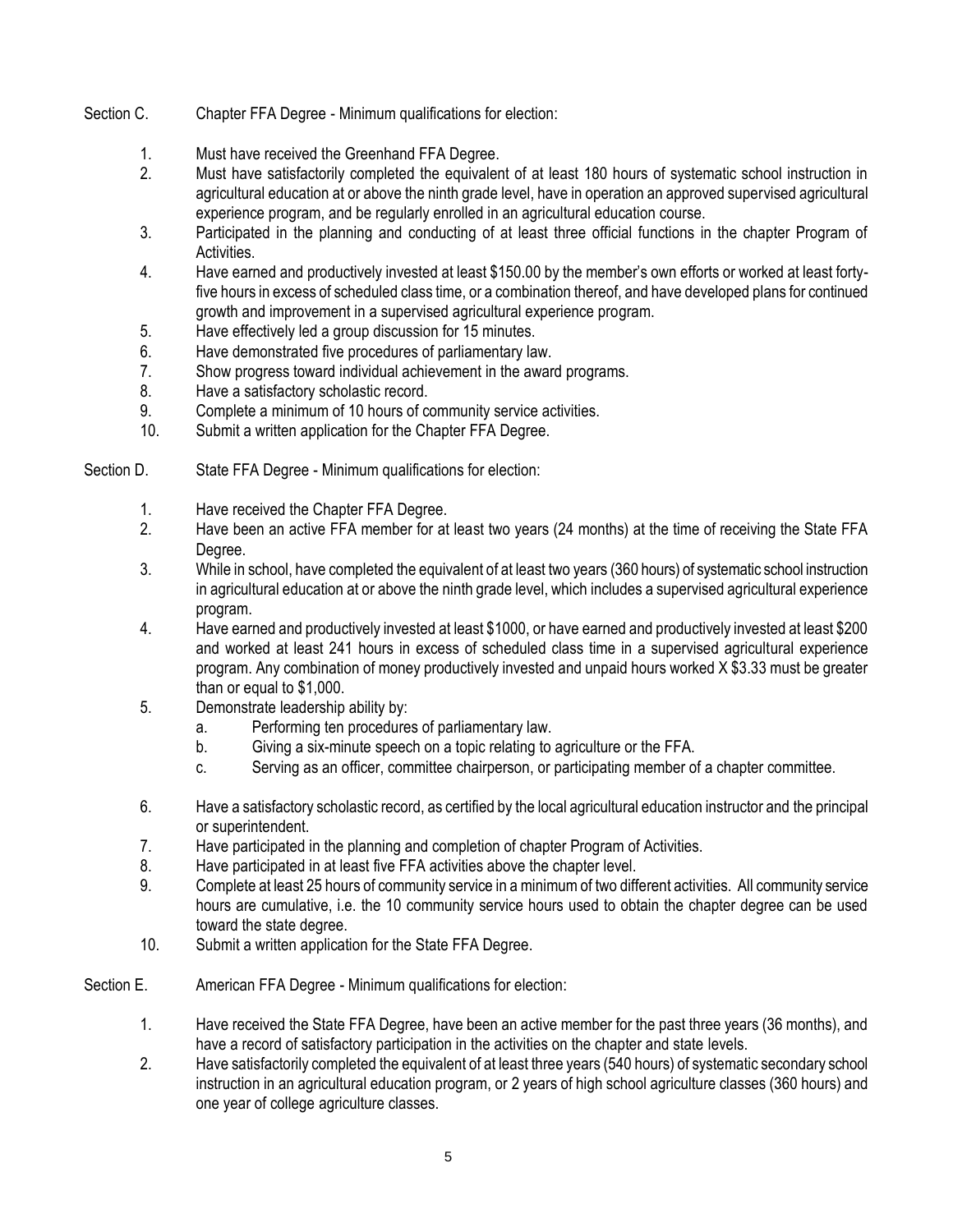- 3. Have graduated from high school at least 12 months prior to the national convention at which the degree is to be granted.
- 4. Have in operation and have maintained records to substantiate an outstanding supervised agricultural experience program through which a member has exhibited comprehensive planning, managerial and financial expertise.
- 5. Must have earned and productively invested at least \$7,500 or have earned and productively invested at least \$1,500 and worked 2,250 hours in excess of scheduled class time. Any combination of hours X \$3.33 plus dollars must be equal to or greater than the number 9,000. Hours used for the purpose of producing earnings reported as productively invested income shall not be duplicated as hours of credit to meet the minimum requirements for the degree.
- 6. Have a record of outstanding leadership abilities and community involvement and have achieved a high school scholastic record of 'C' or better as certified by the principal or superintendent.
- 7. Complete at least 50 hours of community service in a minimum of two different activities. All community service hours are cumulative, i.e. the 25 community service hours used to obtain the state degree can be used toward the american degree.
- 8. Submit a written application for the American FFA Degree.

# **ARTICLE VII. Officers and Procedures for Election**

#### Section A. State Officers

- 1. The officers of the State Association shall consist of a President, Vice-president, Secretary, Treasurer, Reporter, Sentinel, and Advisor. The State Specialist for agricultural education shall assume the responsibilities of State Advisor. An Executive Secretary/Treasurer may also be named, where necessary, by the State Advisor, subject to the approval of the State Executive Committee. Only members who hold the State FFA Degree and are at least in their final year of high school at the time of running for state office may hold an office in the State Association.
- 2. The six State FFA Officer candidates, selected by the official nominating committee, will be elected by a majority vote of the delegates present at a regular state convention of the Utah FFA Association.
- Section B. Chapter Officers The officers of the local chapter shall consist of a President, Vice-President, Secretary, Treasurer, Reporter, Sentinel, and Advisor. Other officers may be designated if desirable. The local agricultural education teacher shall assume the responsibilities of the local advisor. Officers of the local chapter shall be elected annually at a regular meeting of the local chapter. Only members who hold the Chapter FFA Degree may hold an office in the local chapter. Exceptions to this provision are permitted during the first year of the chapter's existence.
- Section C. National Officers Only members who have been elected to the American FFA Degree are eligible to hold national office.

#### **ARTICLE VIII. Meetings and Conventions**

- Section A. The state association is entitled to send two delegates, plus additional delegates based on the individual state association's percentage of national FFA membership, to the national convention.
- Section B. The State Convention shall be held annually and should be at least 45 days prior to the national convention at a time and place to be decided upon by the State Executive Committee. Each local chapter shall be entitled to send two delegates, from the active membership of the local chapter, to the state convention.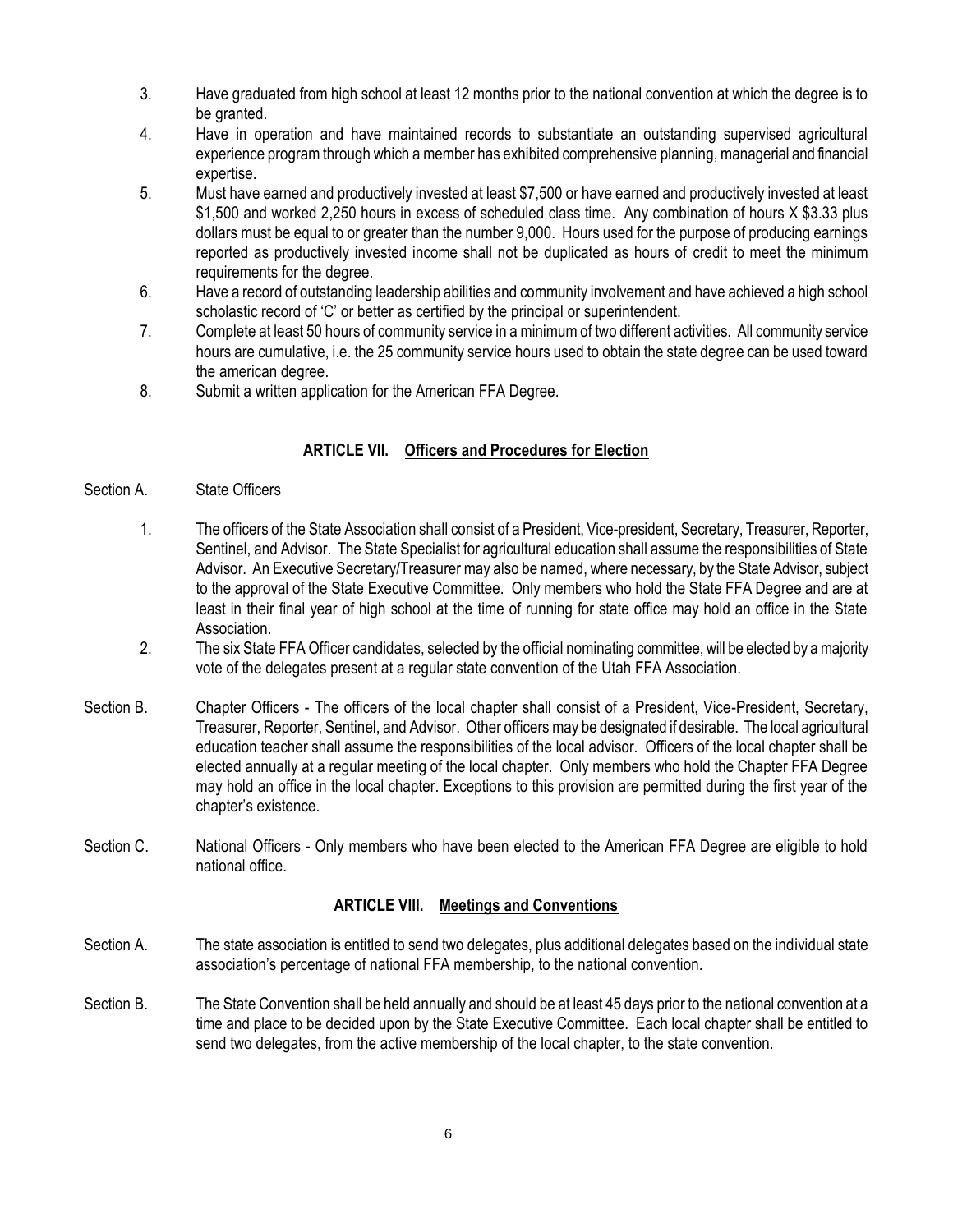Section C. Local chapters shall hold their meetings monthly or more often throughout the calendar year, and at such time and place as may be determined by the Executive Committee of the local chapter.

# **ARTICLE IX. Dues**

- Section A. The state dues shall be determined by a majority vote of the delegates at the State Convention.
- Section B. Dues in the local chapters shall be determined by a majority vote of the active members at a regular meeting.
- Section C. No member shall be considered as active and in good standing unless he pays full local, state and national FFA dues.

## **ARTICLE X. Amendments**

- Section A. Proposed amendments to the State FFA Constitution or State FFA By-laws must be submitted in writing by authorized representatives of the state association or local chapters at any annual Utah FFA Association State Convention. Any such proposed amendments must be received by the State Executive Committee at least 30 days prior to the convention. The State Executive Committee will submit them to the delegates in State Convention with recommendations. An amendment to the State FFA Constitution may be adopted by a twothirds vote of the official delegates at the state FFA convention.
- Section B. By-laws may be adopted to fit the needs of the state association or any local chapter thereof, providing they are not in conflict with the national constitution or bylaws.

## **ARTICLE XI. Utah FFA Advisory Board**

- Section A. There shall be an advisory board for the Utah FFA Association, which shall be named the Utah FFA Advisory Board
- Section B. The Utah FFA Advisory Board shall be composed of the State FFA Advisor, State FFA Executive Secretary/Treasurer, the State FFA President, the UAAE President, one advisor from each of the areas in the state, and a representative of the Agricultural Systems Technology and Education Department at Utah State University.
- Section C. The teacher board members shall be elected by their respective area teachers of the Utah Vocational Agriculture Teacher's Association at their annual summer conference meetings. The representative of the Agricultural Systems Technology and Education Department at Utah State University will be selected by the Department Head.
- Section D. All terms will be for a two-year period. No area representative may hold two consecutive terms.
- Section E. The Utah FFA Advisory Board shall be entrusted to act on behalf of the State FFA Association on any matter which deals with the procedures and policies of the state association and it's associated contests, awards, activities, and conferences.
- Section F. The Utah FFA Advisory Board shall cooperate with and serve in an advisory capacity to the State FFA Advisor, who shall serve as the Chairperson of the Advisory Board and shall conduct the business of the Board. The Board shall also assist with the administrative direction of the organization, provide fiscal oversight, and interpret the State FFA Constitution and written policy of the State FFA Association.
- Section G. The Advisory Board shall possess the power to approve actions of the State Executive Committee and the delegates of the State Convention.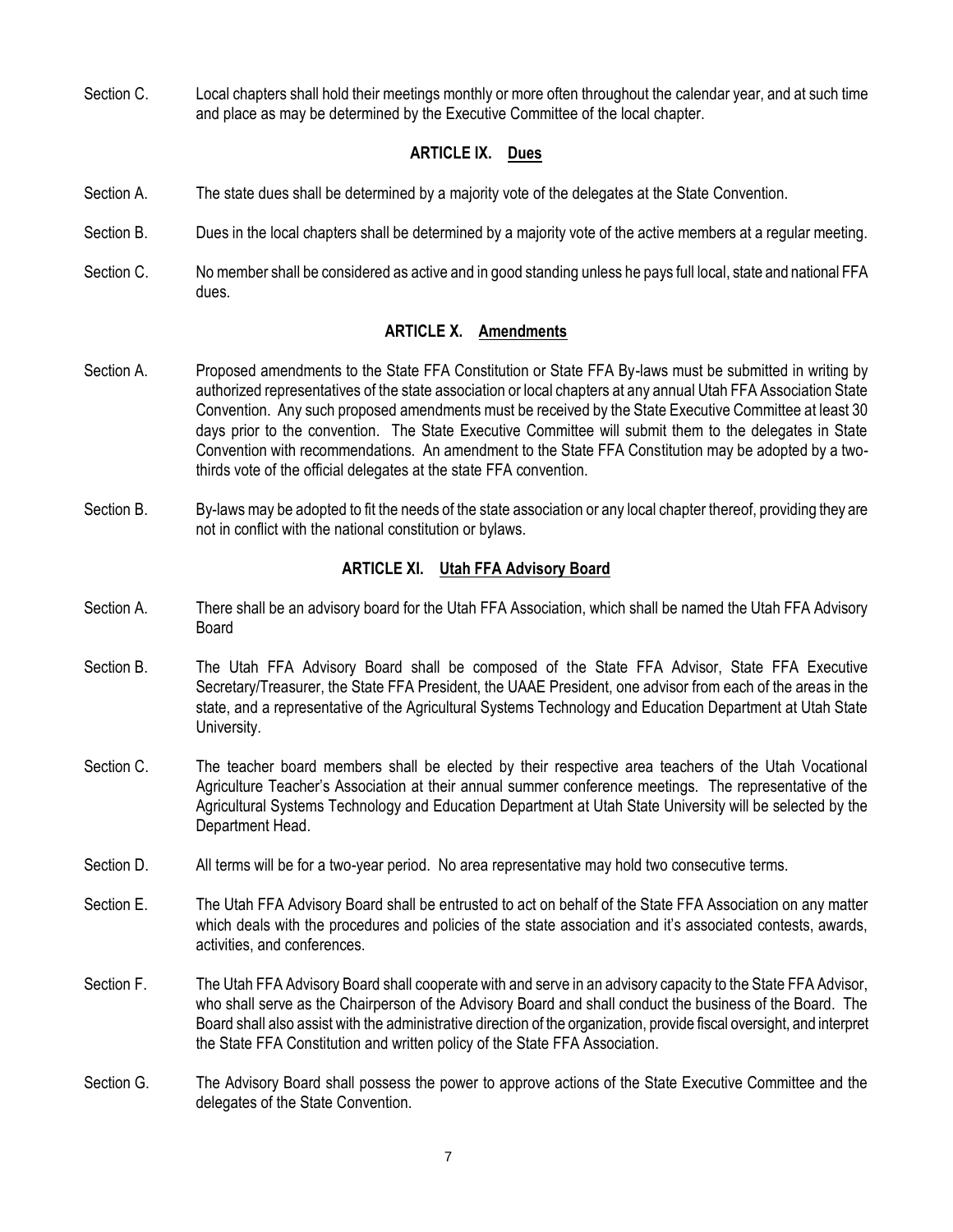#### **Article XII. Dissolution**

Section A. Upon dissolution or winding up of the association the Utah FFA Advisory Board shall, after paying or making provision for the payment of all of the liabilities of the entity, dispose of all of the remaining assets of the entity, which are exclusively the property of the entity, to such organization or organizations organized and operated for the continuation and betterment of agricultural education and/or agricultural youth leadership and who are organized and operated exclusively for charitable purposes as shall at the time qualify as an exempt organization or organizations under section 501(c)(3) of the Internal Revenue Code of 1954, as amended (or the corresponding provision of any future United States Internal Revenue Law), as the Board shall determine.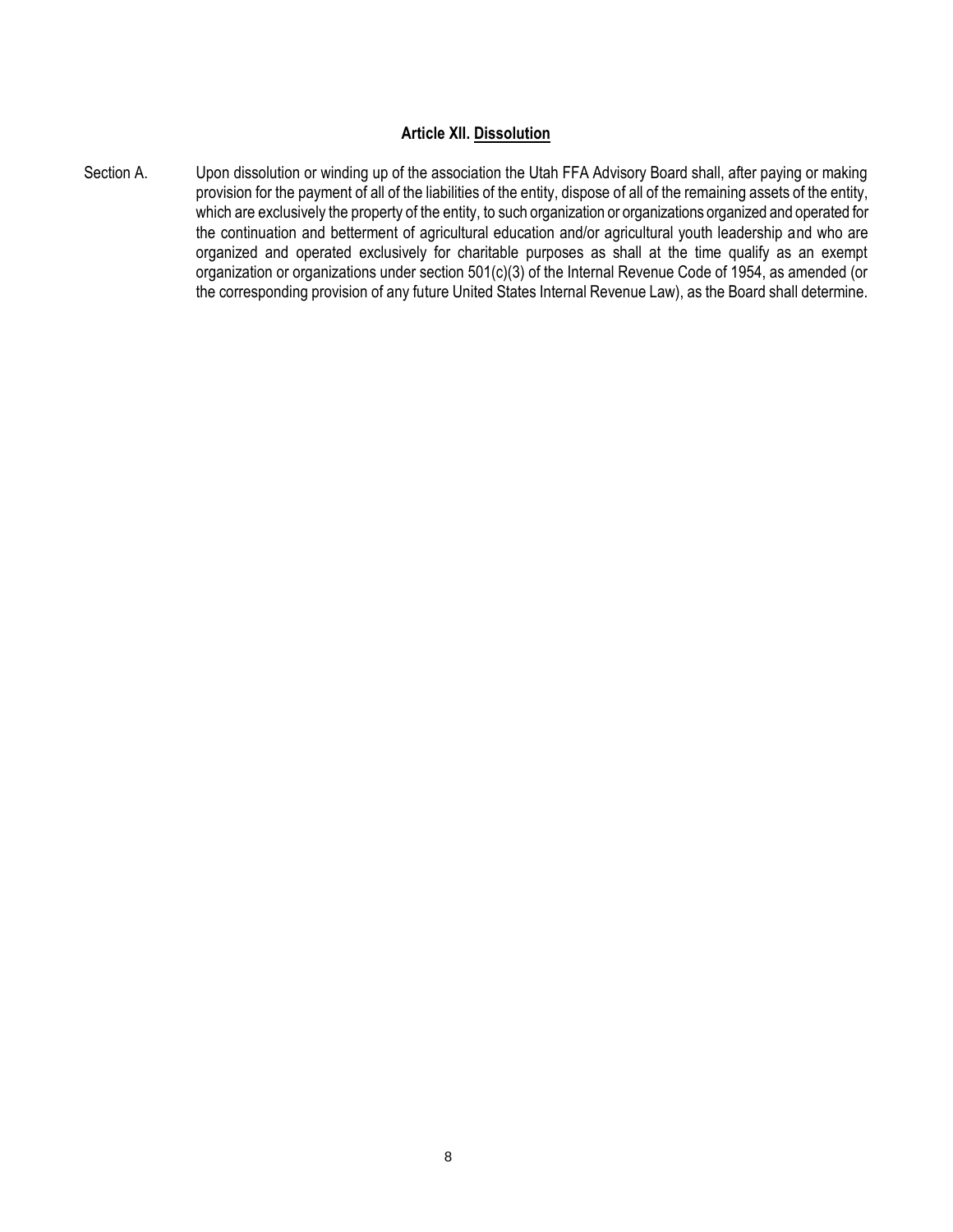# **BY-LAWS**

## **ARTICLE I. Meetings of the State Association**

- 1. Roberts' Rules of Order shall be the official guide in the conducting of all meetings of the association.
- 2. There shall be at least one meeting of the state association held annually. Other meetings may be held at such other times as may be deemed necessary by the State Executive Committee.

# **ARTICLE II. Duties of the State Officers.**

- Section A. The President It shall be the duty of the President to:
	- 1. Preside over all meetings of the Utah FFA Association and over all meetings of the State Executive Committee.
	- 2. Issue a call for all regular and special meetings of the Utah FFA Association on such date and at such place as shall be fixed by a majority vote of the State Executive Committee.
	- 3. Call special meetings of the Utah FFA Association or State Executive Committee when requested to do so by a majority vote of the State Executive Committee.
	- 4. Appoint all special committees and may serve as an ex-officio member of these committees.
	- 5. Assume such other duties as are assigned by the State Executive Committee.
- Section B. Vice-President It shall be the duty of the Vice-President to:
	- 1. Assume all duties of the president in the event that office becomes vacant by resignation or otherwise. The vice-president presides over all meetings in the absence of the president, and shall assume such other duties of the president as are assigned by the State Executive Committee.
	- 2. Take responsibility to organize and publish the State Program of Work.
	- 3. Assume such other duties as are assigned by the State Executive Committee.
- Section C. Student Secretary It shall the duty of the Student Secretary to:
	- 1. Perform the duties common to such an office, such as keeping an accurate record of the minutes of the Utah FFA Association and also a record of the minutes of the State Executive Committee, one copy of which shall be given to the Executive Secretary/Treasurer for the permanent files and one copy kept for their personal files.
	- 2. Perform such other duties as directed by the Executive Secretary/Treasurer or by the State Executive Committee.
	- 3. Assume such other duties as are assigned by the State Executive Committee.
- Section D. Student Treasurer It shall be the duty of the Student Treasurer to:
	- 1. Assist in preparing the annual budget of estimated receipts and expenditures.
	- 2. Keep a financial record of the Utah FFA Association's business.
	- 3. Suggest ways and means for financing Utah FFA Association activities.
	- 4. Keep a running account of expenditures and receipts in terms of the approved budget for the year.
	- 5. Work closely with Executive Secretary/Treasurer in preparing an annual report of the financial condition of the Utah FFA Association.
	- 6. Assume such other duties as are assigned by the State Executive Committee.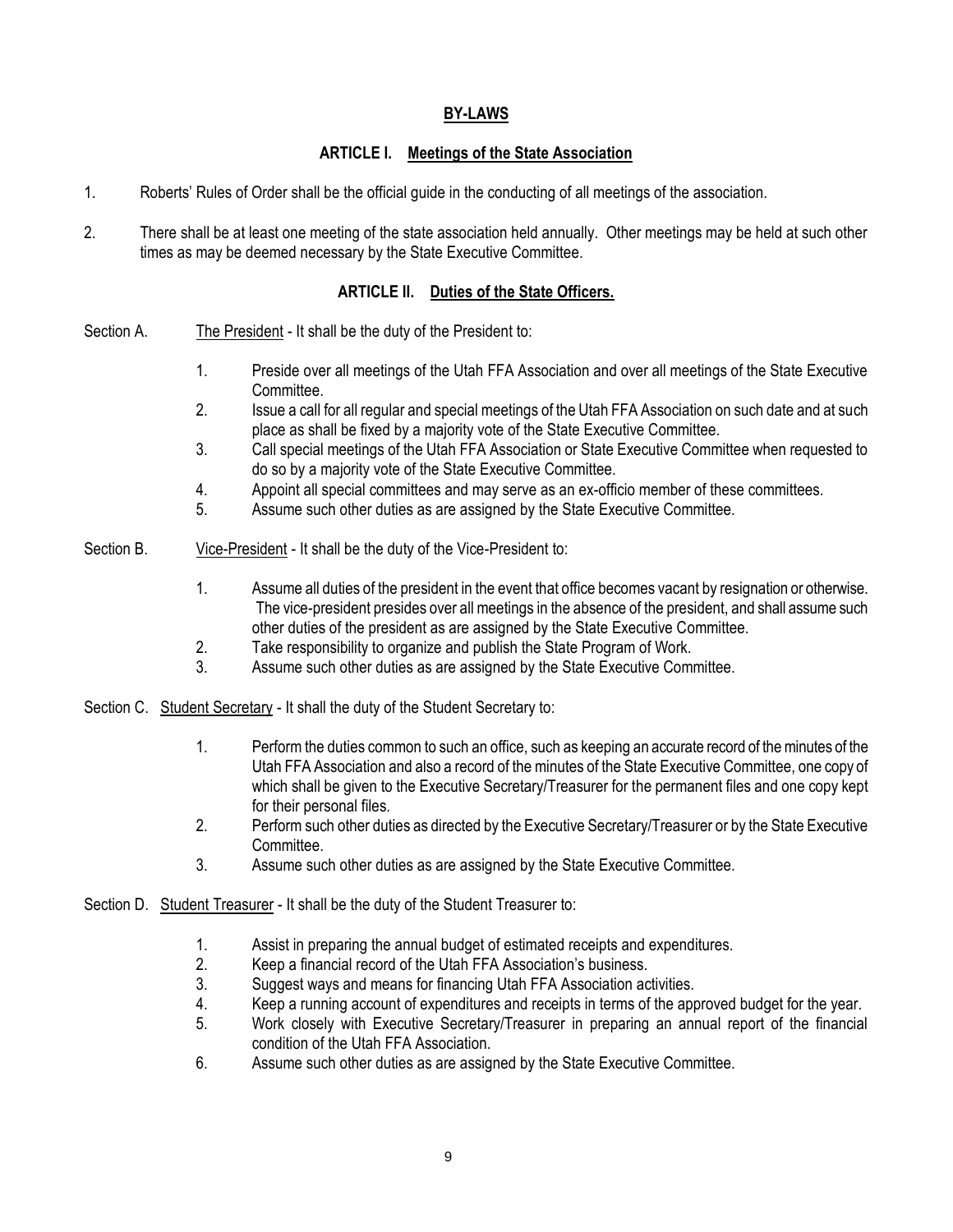Section E. Reporter - It shall be the duty of the Reporter to:

- 1. Gather and classify Utah FFA Association news.
- 2. Prepare news notes and articles for publication or broadcast.
- 3. Contact newspapers, provide with a cut or mat of the emblem and supply FFA news.
- 4. Send news articles to the National FFA Magazine.
- 5. File clippings and pictures of the Utah FFA Association activities and keep a State scrapbook.
- 6. Serve as Utah FFA Association Historian. Complete the scrapbook.
- 7. Supply materials for reports.
- 8. Assist with planning and arranging exhibits for the Utah FFA Association.
- 9. Arrange for FFA participation in state and/or local TV programs.
- 10. Assume such other duties as are assigned by the State Executive Committee.

Section F. Sentinel - It shall be the duty of the Sentinel to:

- 1. Set up the meeting room and care for the Utah FFA Association paraphernalia and equipment.
- 2. Attend the door during meetings and welcome visitors.
- 3. See that the meeting room is kept comfortable.
- 4. Take charge of candidates for degree ceremonies.
- 5. Assist with entertainment features and refreshments.
- 6. Assume such other duties as are assigned by the State Executive Committee.

Section H. Advisor - It shall be the duty of the Advisor to:

- 1. Serve as a member of the State Executive Committee and ex-officio member of all committees. The State Advisor advises the State Executive Committee and other committees on matters of policy and assists the state officers in conducting the meetings and programs.
- 2. Review all applications for State FFA Degree and American FFA Degree and prepare a brief of the qualifications of the candidates to be submitted to the Utah FFA Association and the National Board of Directors.
- 3. Assume such other duties as are assigned by the State Executive Committee.
- Section I. Executive Secretary/Treasurer It shall be the duty of the Executive Secretary/Treasurer to:
	- 1. Keep the official record of the Utah FFA Association.
	- 2. Review all reports obtained from the local chapters and prepare reports that are submitted to the National FFA Organization.
	- 3. Coordinate and implement the activities of the Utah FFA Association membership.
	- 4. Keep the financial records of the Utah FFA Association and submit an annual budget to the Utah FFA Advisory Board.
	- 5. Perform such other duties as directed by the State Specialist for Agricultural Education and/or the Utah FFA Advisory Board.
	- 6. Assume such other duties as are assigned by the State Executive Committee.
- Section J. The State Executive Committee of the Utah FFA Association shall consist of the State FFA Officers, State FFA Advisor, and the State FFA Executive Secretary/Treasurer.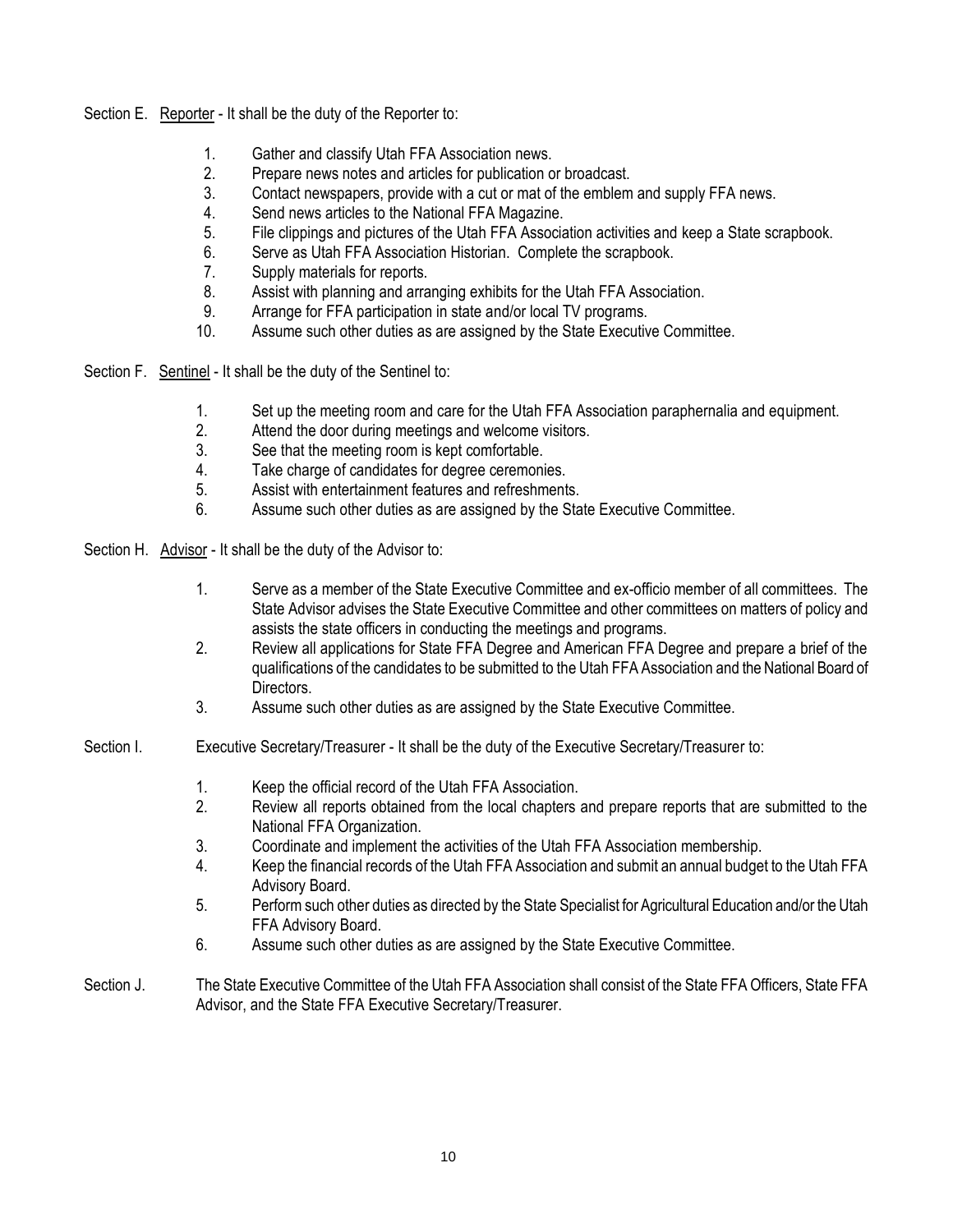## **ARTICLE III. Method of Issuing Charters to Chapters**

- Section A. Prospective chapters shall apply to the national organization and state association for a charter. The application shall be signed by the president, secretary, and advisor of the prospective chapter. The State FFA Advisor and/or governing body of the state association shall charter a local chapter when all requirements have been met and the following materials have been received by the state association:
	- 1. An application for a charter.
	- 2. The names of all chapter members and officers.
	- 3. A copy of the proposed local chapter's constitution and by-laws, which must not conflict with the State and National Constitution and By-laws.
	- 4. The chapter Program of Activities.
	- 5. All current state and national FFA dues.

The State Executive Committee of the Utah FFA Association shall have the power to suspend such charters upon receipt of evidence of infringement of the provisions of the State and National Constitutions.

# **ARTICLE IV. Procedure for Choosing Candidates for the State FFA Degree**

- Section A. Each chapter may annually submit as many candidates for State FFA Degree as are worthy to be elected to this degree. Selection of candidates will be made based on the candidates meeting the qualifications outlined on the State FFA Degree Application.
- Section B. The State Advisor shall determine the eligibility for the State FFA Degree and will inform all candidates as to their status one week in advance of the convention. The State Advisor shall recommend to the Utah FFA Association, once a year, candidates who are eligible for election to the State FFA Degree. Each candidate must receive two-thirds of the vote of the delegates at a regular meeting in order to qualify for the degree.
- Section C. The State Advisor shall formulate annually an application template for the State FFA Degree. This application template shall embody all of the questions called for in the State FFA Constitution concerning eligibility for the State FFA Degree.
- Section D. Applications for the State FFA Degree shall be forwarded by the local advisor to the State Advisor prior to the deadline established by the State Executive Committee which shall be prior to the annual meeting of the Utah FFA Association.

# **ARTICLE V. Annual Reports**

Section A. Each local secretary shall submit to the State FFA Advisor an annual report listing activities of the chapter. They shall submit the names of the local officers and such other information as shall be required from time to time at the beginning of each school year.